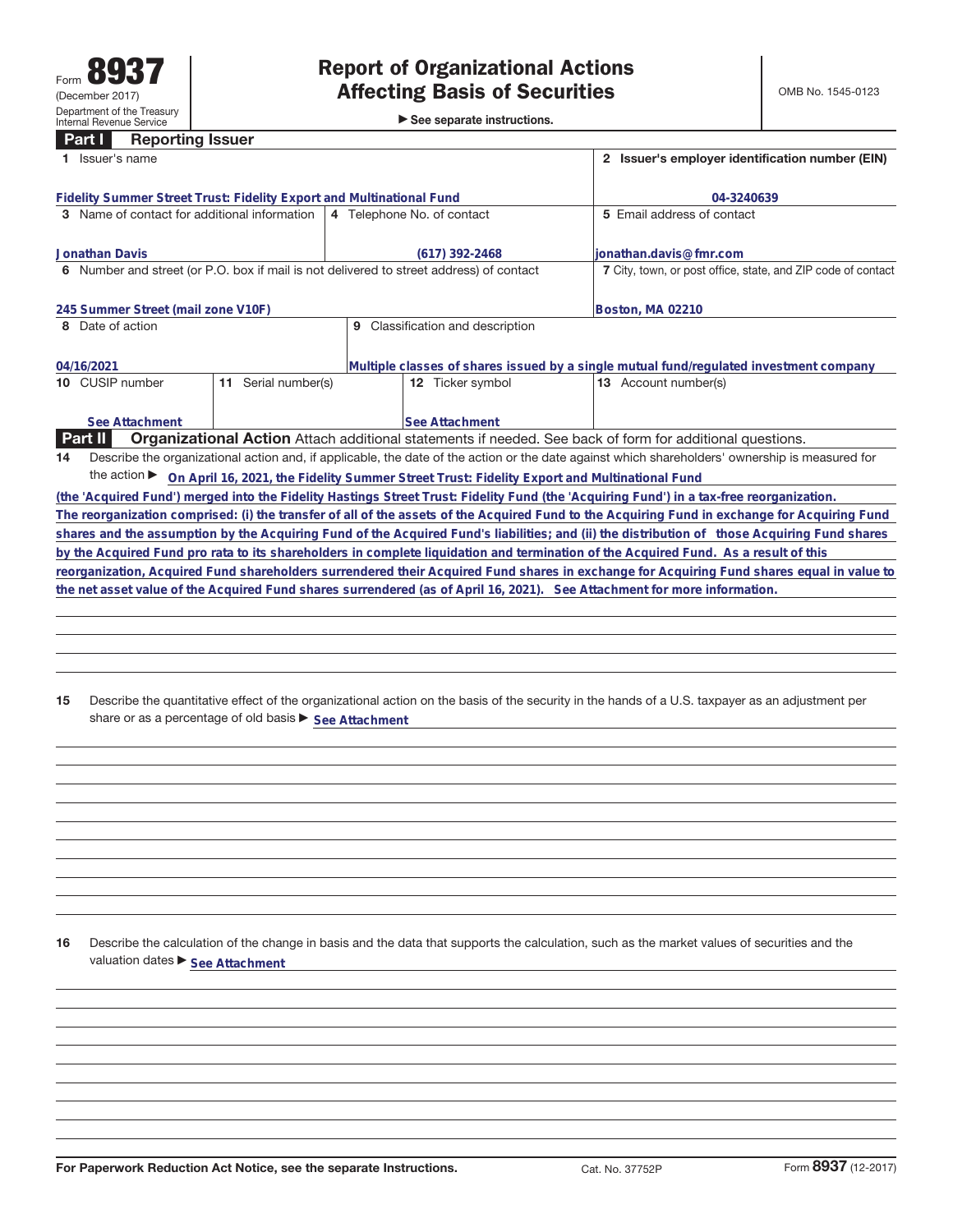|             | Form 8937 (12-2017) |                                                                                                                                                                                                                                                                                                                          |                                     | Page $2$                                                                  |
|-------------|---------------------|--------------------------------------------------------------------------------------------------------------------------------------------------------------------------------------------------------------------------------------------------------------------------------------------------------------------------|-------------------------------------|---------------------------------------------------------------------------|
| Part II     |                     | <b>Organizational Action (continued)</b>                                                                                                                                                                                                                                                                                 |                                     |                                                                           |
| 17          |                     | List the applicable Internal Revenue Code section(s) and subsection(s) upon which the tax treatment is based ▶<br>IRC sections 368(a), 354(a) and 358(a).<br>Treas. Reg. section 1.358-2                                                                                                                                 |                                     |                                                                           |
|             |                     |                                                                                                                                                                                                                                                                                                                          |                                     |                                                                           |
|             |                     |                                                                                                                                                                                                                                                                                                                          |                                     |                                                                           |
|             |                     |                                                                                                                                                                                                                                                                                                                          |                                     |                                                                           |
|             |                     |                                                                                                                                                                                                                                                                                                                          |                                     |                                                                           |
|             |                     |                                                                                                                                                                                                                                                                                                                          |                                     |                                                                           |
|             |                     |                                                                                                                                                                                                                                                                                                                          |                                     |                                                                           |
|             |                     |                                                                                                                                                                                                                                                                                                                          |                                     |                                                                           |
|             |                     |                                                                                                                                                                                                                                                                                                                          |                                     |                                                                           |
|             |                     |                                                                                                                                                                                                                                                                                                                          |                                     |                                                                           |
|             |                     |                                                                                                                                                                                                                                                                                                                          |                                     |                                                                           |
| 18          |                     | Can any resulting loss be recognized? ▶ No loss can be recognized as a result of this event.                                                                                                                                                                                                                             |                                     |                                                                           |
|             |                     |                                                                                                                                                                                                                                                                                                                          |                                     |                                                                           |
|             |                     |                                                                                                                                                                                                                                                                                                                          |                                     |                                                                           |
|             |                     |                                                                                                                                                                                                                                                                                                                          |                                     |                                                                           |
|             |                     |                                                                                                                                                                                                                                                                                                                          |                                     |                                                                           |
|             |                     |                                                                                                                                                                                                                                                                                                                          |                                     |                                                                           |
|             |                     |                                                                                                                                                                                                                                                                                                                          |                                     |                                                                           |
|             |                     |                                                                                                                                                                                                                                                                                                                          |                                     |                                                                           |
|             |                     |                                                                                                                                                                                                                                                                                                                          |                                     |                                                                           |
|             |                     |                                                                                                                                                                                                                                                                                                                          |                                     |                                                                           |
|             |                     |                                                                                                                                                                                                                                                                                                                          |                                     |                                                                           |
|             |                     |                                                                                                                                                                                                                                                                                                                          |                                     |                                                                           |
| 19          |                     | Provide any other information necessary to implement the adjustment, such as the reportable tax year ▶ None                                                                                                                                                                                                              |                                     |                                                                           |
|             |                     |                                                                                                                                                                                                                                                                                                                          |                                     |                                                                           |
|             |                     |                                                                                                                                                                                                                                                                                                                          |                                     |                                                                           |
|             |                     |                                                                                                                                                                                                                                                                                                                          |                                     |                                                                           |
|             |                     |                                                                                                                                                                                                                                                                                                                          |                                     |                                                                           |
|             |                     |                                                                                                                                                                                                                                                                                                                          |                                     |                                                                           |
|             |                     |                                                                                                                                                                                                                                                                                                                          |                                     |                                                                           |
|             |                     |                                                                                                                                                                                                                                                                                                                          |                                     |                                                                           |
|             |                     |                                                                                                                                                                                                                                                                                                                          |                                     |                                                                           |
|             |                     |                                                                                                                                                                                                                                                                                                                          |                                     |                                                                           |
|             |                     |                                                                                                                                                                                                                                                                                                                          |                                     |                                                                           |
|             |                     |                                                                                                                                                                                                                                                                                                                          |                                     |                                                                           |
|             |                     | Under penalties of perjury, I declare that I have examined this return, including accompanying schedules and statements, and to the best of my knowledge and<br>belief, it is true, correct, and complete. Declaration of preparer (other than officer) is based on all information of which preparer has any knowledge. |                                     |                                                                           |
| Sign        |                     |                                                                                                                                                                                                                                                                                                                          |                                     |                                                                           |
| <b>Here</b> |                     | Signature $\blacktriangleright$                                                                                                                                                                                                                                                                                          | Date $\blacktriangleright$          | 7/14/2021                                                                 |
|             |                     |                                                                                                                                                                                                                                                                                                                          |                                     |                                                                           |
|             |                     | Print your name ▶ Jonathan Davis<br>Preparer's signature<br>Print/Type preparer's name                                                                                                                                                                                                                                   | Title $\blacktriangleright$<br>Date | <b>Assistant Treasurer</b><br><b>PTIN</b><br>Check $\vert \cdot \vert$ if |
| <b>Paid</b> | <b>Preparer</b>     |                                                                                                                                                                                                                                                                                                                          |                                     | self-employed                                                             |
|             | <b>Use Only</b>     | Firm's name<br>▶                                                                                                                                                                                                                                                                                                         |                                     | Firm's EIN ▶                                                              |
|             |                     | Firm's address ▶                                                                                                                                                                                                                                                                                                         |                                     | Phone no.                                                                 |

Send Form 8937 (including accompanying statements) to: Department of the Treasury, Internal Revenue Service, Ogden, UT 84201-0054